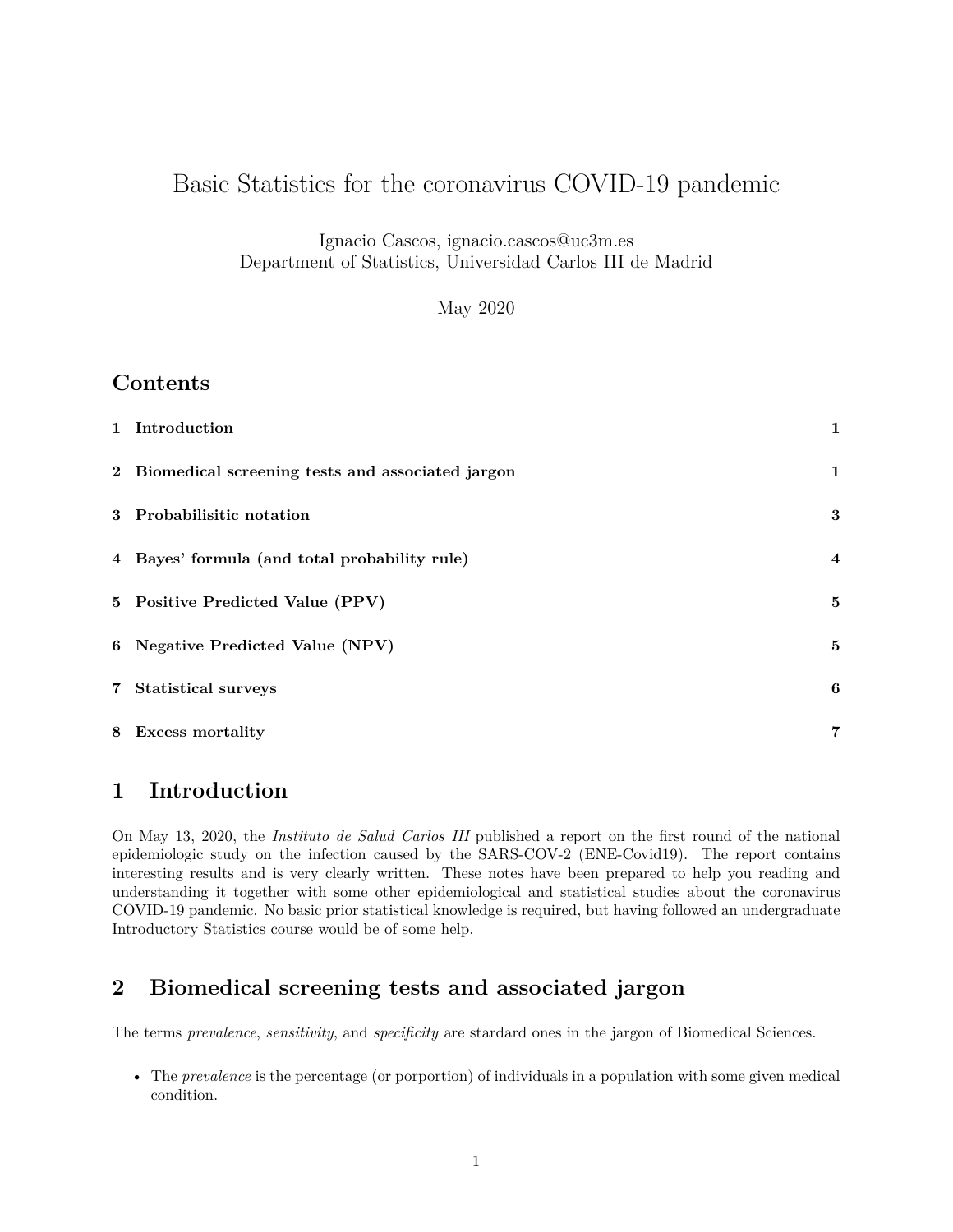- **–** Example 1: The current prevalence of IgG antibodies against SARS-Cov2 in Spain is estimated to be 5% [\(ENE-Covid19\).](https://www.mscbs.gob.es/gabinetePrensa/notaPrensa/pdf/ENE-C140520115618104.pdf)
- The *sensitivity* (True Positive Rate, TPR or Positive Percent Agreement, PPA) is the proportion of infected individuals that are identified as such.
	- **–** Example 2: The *DiaSorin LIAISON SARS-CoV-2 S1/S2 IgG* declared a Sensitivity for IgG antibodies of 96*.*67% since it was tested on 41 individuals with antibodies and gave a positive result on 40 of them. [See FDA report on Authorized Serology Test Performance.](https://www.fda.gov/medical-devices/emergency-situations-medical-devices/eua-authorized-serology-test-performance)
- The *specificity* (True Negative Rate, TNR or Negative Percent Agreement, NPA) is the proportion of healthy individuals that are identified as such.
	- **–** Example 3: The *DiaSorin LIAISON SARS-CoV-2 S1/S2 IgG* declared a Specificity for IgG antibodies of 99*.*3% since it was tested on 1090 individuals without antibodies and gave a negative result on 1082 of them. [See FDA report on Authorized Serology Test Performance.](https://www.fda.gov/medical-devices/emergency-situations-medical-devices/eua-authorized-serology-test-performance)

In the chart below, you can find a black circumference for each screening test run on an individual withouth antibodies in Example 3, and a grey one for each screening test run on an individual carrying antibodies in Example 2. If the result of the test was positive, there is a  $'$ + inside the circumference.



#### **Data collected to estimate the test performance**

The chart above is not a representative one for the Spanish population, since there are 3.63% grey circumferences (representing individuals with antibodies), while the percentage of Spanish individuals with antibodies is roughly 5%, see Example 1.

Below, you can find a new chart at which the percentage of grey circumferences is 5%, while the ratio of +'s among black circumferences is roughly the same as in the chart above, and matches the specificity of Example 3. Also the ratio of +'s among grey circumferences roughly matches the sensitivity of Example 2.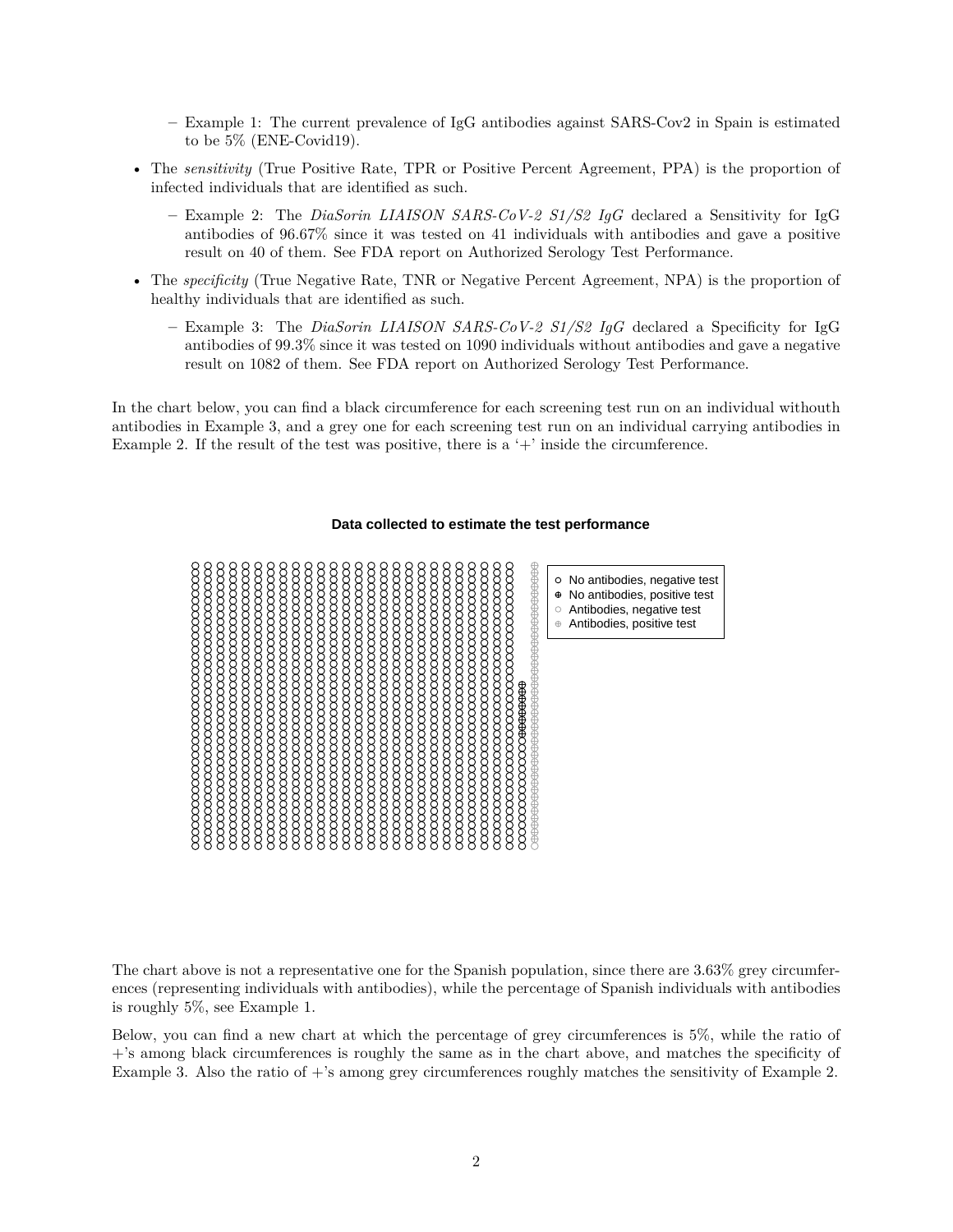#### **A representative sample**



The *sensitivity* and *specificity* measure the accuracy of a screening test, but for an individual that has undergone one of such test and received a positive result, what really matters is the probablity that she has the disease (the so-called Positive Predicted Value, PPV). In order words, she knows that she is associated with a circumference with a  $+$  inside it, but is her circumference a grey one?

Alternatively, if she tested negative, what would matter her is the probability that she does not have the disease (Negative Predicted Value, NPV). Observe that the probability that she carries antibodies despite she tested negative is its counterpart,  $1 - NPV$ .

### <span id="page-2-0"></span>**3 Probabilisitic notation**

Let us now introduce some standard probabilistic notation:

- Denote by *D* the event that an individual carries antibodies (clearly *D* is for disease). Then, its probability *P*(*D*) represents the chance that an individual selected at random has antibodies, and it matches the prevalence in the population.
	- **–** Example 1: If *D* stands for carrying IgG antibodies against SARS-Cov2, then its probability is  $P(D) = 0.05$ .
- Denote by '+' the event that the result of a screening test is positive. The sensitivity of a screening test is the conditional probability of a positive result given that the individual carries antibodies, which we denote as Sensitivity  $= P(+|D)$ , where the vertical line '|' represents a *conditional probability* (the event to its right is the available information, while the one to its left is the event whose probability we want to compute). It represents the chance that an invidual that carries antibodies tests positive.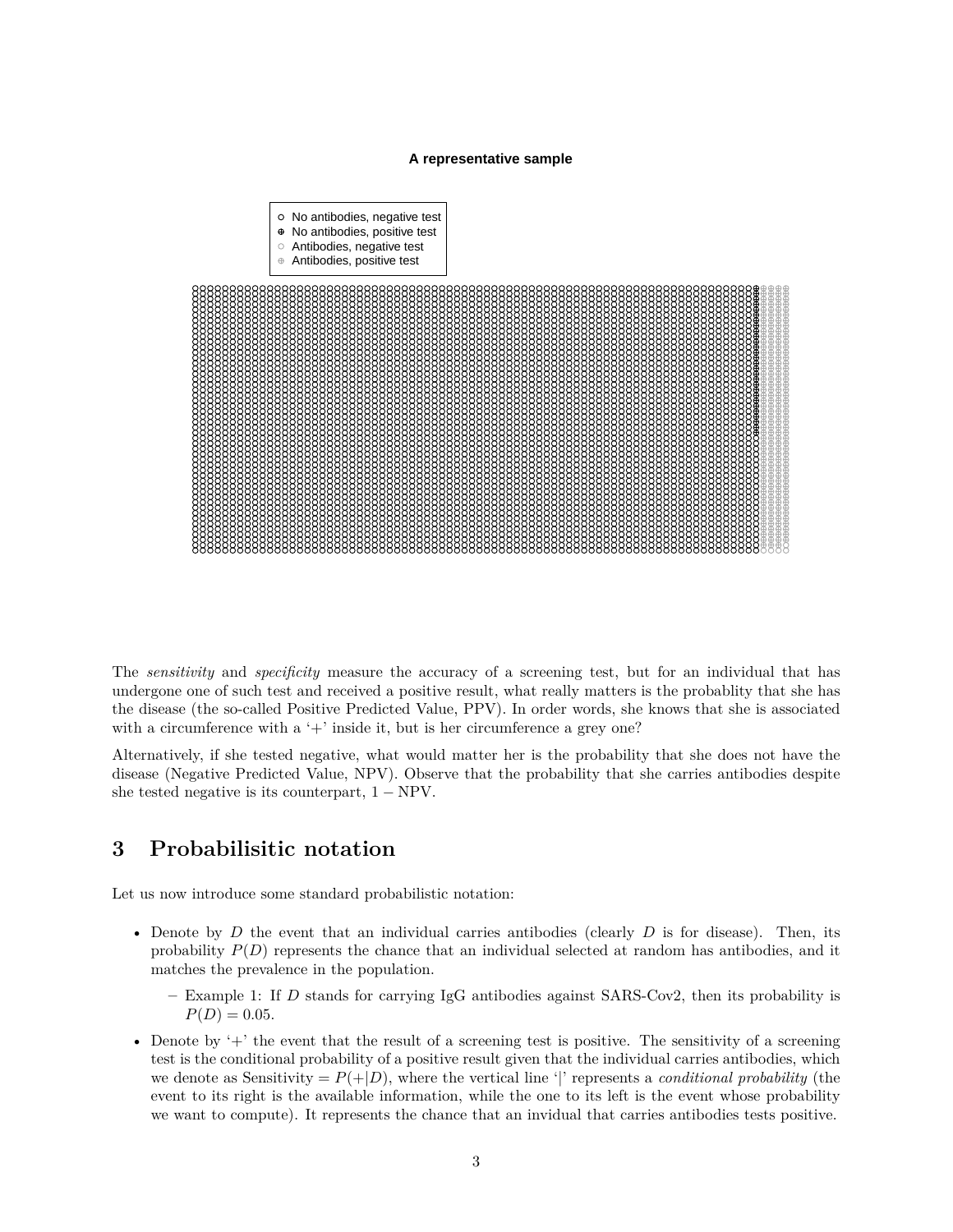$-$  Example 2:  $P(+|D) = 0.9667$ .

• Denote by '−' the event that the result of a screening test is negative. The specificity of a screening test is the conditional probability of a negative result given that the individual does not carry antibodies, which we denote as Specificity =  $P(-|\overline{D})$ . By  $\overline{D}$  we represent the *complementary event* to *D*, that is, the individual does not carry IgG antibodies.

 $−$  Example 3:  $P(-|\overline{D}) = 0.993$ .

- The probability that an individual who tested positive actually carries antibodies is  $PPV = P(D|+)$ .
- The probability that an individual who tested negative does not carry antibodies is NPV =  $P(\overline{D}|-)$ .

### <span id="page-3-0"></span>**4 Bayes' formula (and total probability rule)**

We now want to compute the probability that an individual carries antibodies given that she tested positive,  $P(D|+)$ . In the chart with the representative sample, this corresponds to restricting to circumferences with '+' inside them (positive tests) and computing the ratio of grey circumferences (individuals with antibodies) among them, that is,

$$
P(D|+) = \frac{P(D \cap +)}{P(+)},
$$

where by the intersection ∩ we mean that the two events must occur (positive test and antibodies).

By parts, the numerator  $P(D \cap +)$  is the portion of grey circumferences with '+' inside them in the representative sample, and it is computed after multiplying the proportion of individuals with antibodies, *P*(*D*) (fraction of grey circumferences, prevalence), times the ratio of positive tests among them,  $P(+|D)$  (ratio of circumferences with '+' inside them among the grey circumferences, sensitivity).

The denominator is computed after a slightly longer procedure (called the *total probability rule*). In first place, the ratio of positive results is split into those positive results associated with individuals that carry antibodies and those that associated with individuals without antibodies. These two probabilities are later computed as the product of the propotion of individuals with (or without) antibodies times the ratio of positive tests among each of the two groups,

$$
P(D|+) = \frac{P(D \cap +)}{P(+)} = \frac{P(+|D)P(D)}{P(+|D)P(D) + P(+|\overline{D})P(\overline{D})}
$$
  
= 
$$
\frac{P(+|D)P(D)}{P(+|D)P(D) + (1 - P(-|\overline{D}))(1 - P(D))}
$$
  
= 
$$
\frac{\text{Sensitivity} \times \text{Prevalence}}{\text{Sensitivity} \times \text{Prevalence} + (1 - \text{Specificity}) \times (1 - \text{Prevalence})}.
$$

The other way round (and skipping details), the NPV is

$$
P(\overline{D}|-) = \frac{P(\overline{D} \cap -)}{P(-)} = \frac{P(-|\overline{D})P(\overline{D})}{P(-|D)P(D) + P(-|\overline{D})P(\overline{D})}
$$
  
= 
$$
\frac{\text{Specificity} \times (1 - \text{Prevalence})}{(1 - \text{Sensitivity}) \times \text{Prevalence} + \text{Specificity} \times (1 - \text{Prevalence})}.
$$

• Example: If the prevalence of IgG antibodies against SARS-Cov2 is 5%, then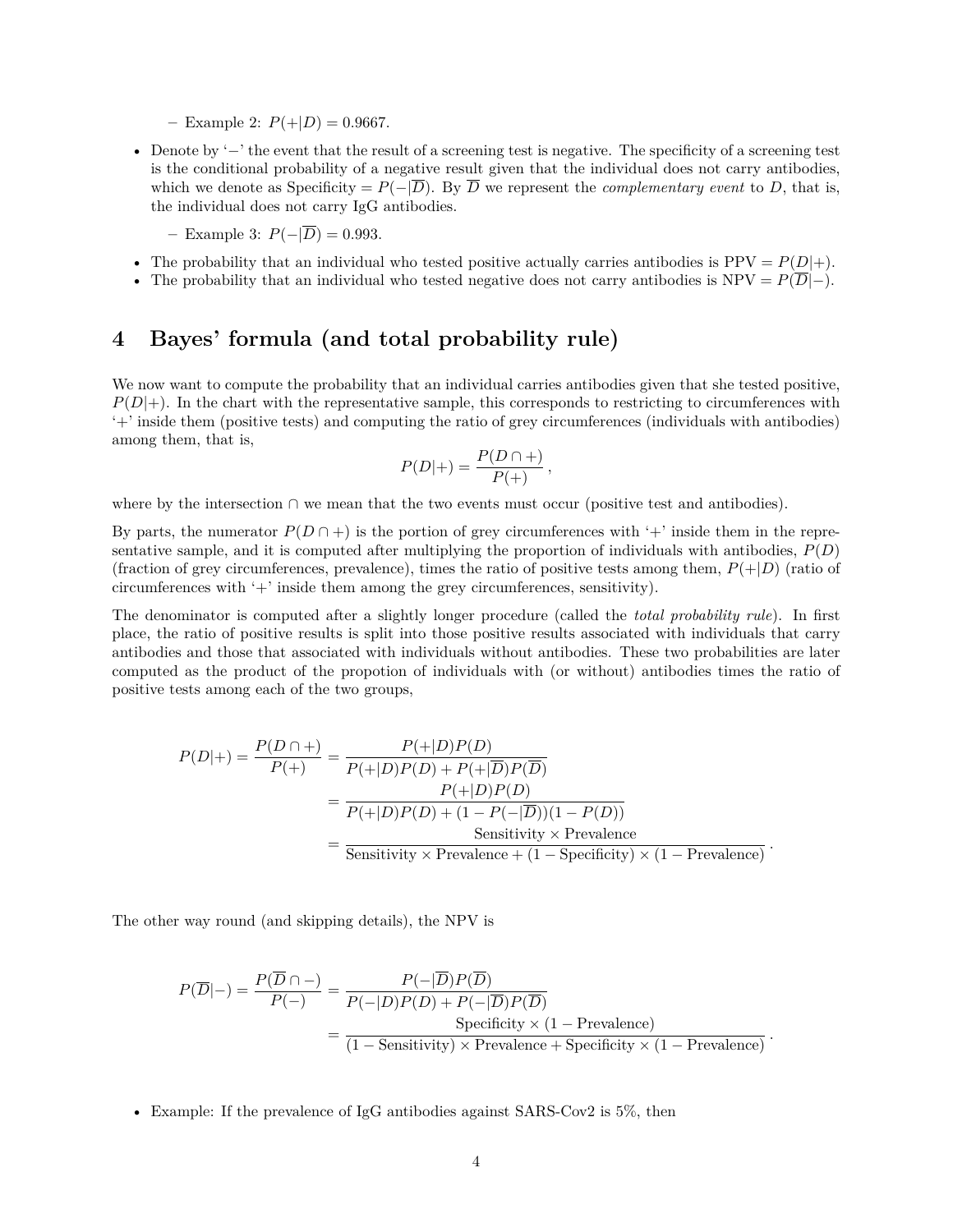**–** For an individual that tests positive, the probability that she truely carries antibodies is

$$
P(D|+) = \frac{0.9667 \times 0.05}{0.9667 \times 0.05 + 0.007 \times 0.95} = 0.879.
$$

**–** For an individual that tests negative, the probability that she does not carry antibodies is

$$
P(\overline{D}|-) = \frac{0.993 \times 0.95}{0.993 \times 0.95 + 0.0333 \times 0.05} = 0.998.
$$

#### <span id="page-4-0"></span>**5 Positive Predicted Value (PPV)**

Assuming that the prevalence is fixed at either 5% or 1%, you can observe in the charts below how does the proportion of individuals with the disease among those who tested positive (PPV) vary depending on the sensitivity and specificity.



In a [report of the Infectious Diseases Society of America](https://www.idsociety.org/globalassets/idsa/public-health/covid-19/idsa-covid-19-antibody-testing-primer.pdf) we can read "Some FDA-authorized COVID-19 antibody tests are estimated to have 96-98% specificity, which would mean that a positive test result is more likely a false positive result than a true positive result if the prevalence or pretest probability is 5% or less". The horizontal dotted line in both of the charts above is established at 0*.*5. Any PPV below it corresponds to a test for which the probability of carrying antibodies given a positive result (true positive) is less than 0*.*5. As a consequence, the probability of not carrying antobodies given a positive result (false positive) is greater than 0*.*5. In conclusion, below the horizontal dotted line, false positives are more likely than true positives. The vertical dashed lines corresponds to specificity values equal to 0*.*96 and 0*.*98, as written at the report. Observe that false positives are rather frequent when the prevalence is 5% if the test is not very accurate, while they are frequent at 1% prevalence even for accurate tests.

### <span id="page-4-1"></span>**6 Negative Predicted Value (NPV)**

The screening test used at the [\(ENE-Covid19\)](https://www.mscbs.gob.es/gabinetePrensa/notaPrensa/pdf/ENE-C140520115618104.pdf) is the *Zhejiang Orient Gene Biotech IgG rapid test*. The manufacturer declared a sensitivity of 97% and a specificity of 100%, while later reliability studies revealed a sensitivity of approximately 79%, while the specificity is 100%.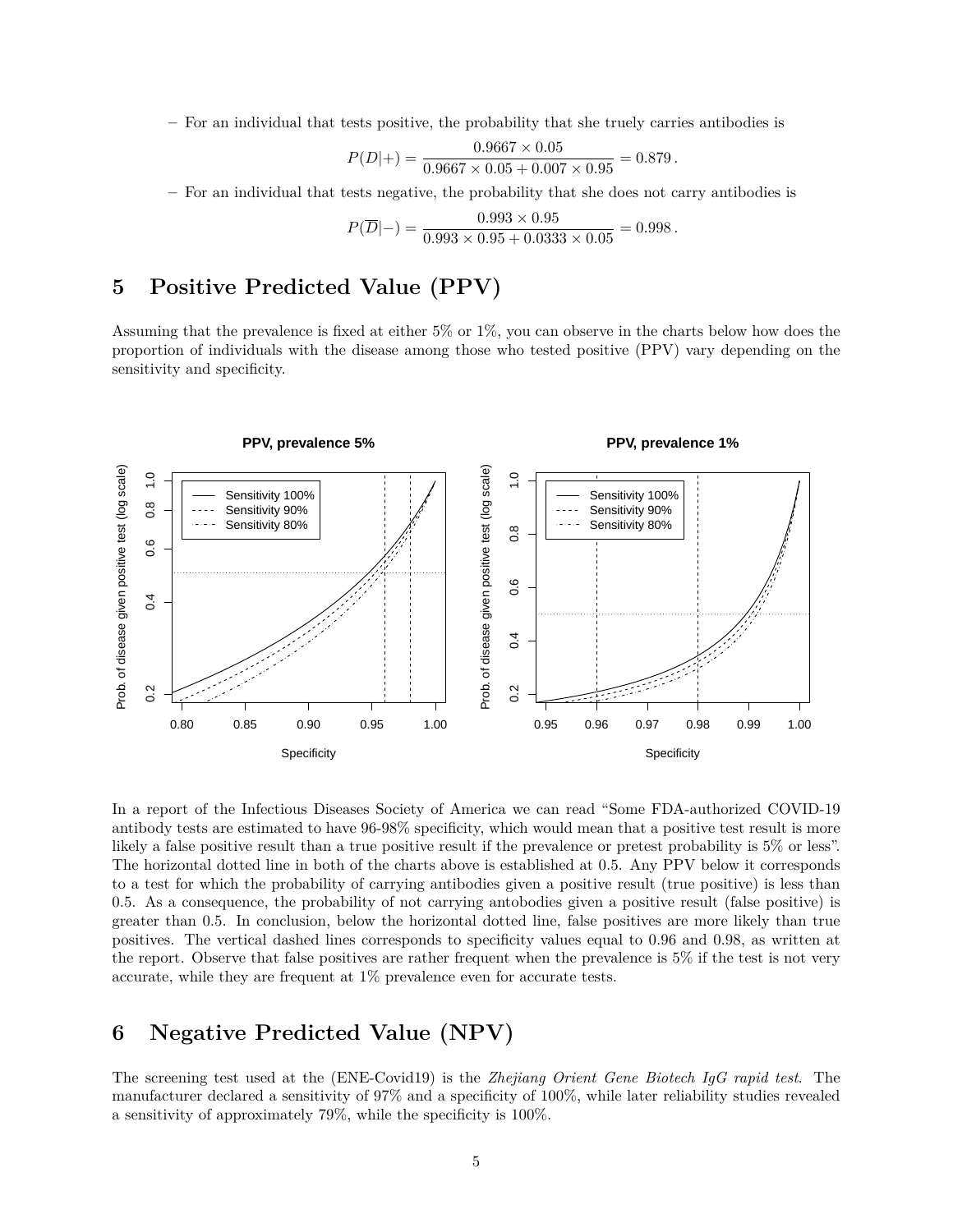A specificity of 100%,  $P(-|\overline{D}) = 1$ , implies that all the individuals that do not carry IgG antibodies test negative, so the only chance for an individual to test positive is to carry IgG antibodies. As a consequence, PPV is 1, but there is a chance that an individual tests negative despite she carries antibodies. Specifically, if the specificity is 79%, as suggested by the reliability studies, roughly 1*.*1% of the individuals that test negative, are expected to carry antibodies.

• If Sensitivity  $= 0.79$ , then

$$
P(D|-) = 1 - \frac{\text{Specificity} \times (1 - \text{Prevalence})}{(1 - \text{Sensitivity}) \times \text{Prevalence} + \text{Specificity} \times (1 - \text{Prevalence})} = 0.0109.
$$

• If Sensitivity  $= 0.97$ , then

$$
P(D|-) = 0.00158.
$$



## **1−NPV, prevalence 5%**

#### <span id="page-5-0"></span>**7 Statistical surveys**

According to [\(ENE-Covid19\),](https://www.mscbs.gob.es/gabinetePrensa/notaPrensa/pdf/ENE-C140520115618104.pdf) the current prevalence of IgG antibodies against SARS-Cov2 in Spain is estimated to be 5%. The survey was conducted on over 60000 individuals and the prevalence was also estimated on several geographical areas, as well as age groups. Together with each estimated proportion, a 95% Confidence Interval (CI) on it is reported. The general formula for an approxiate 95% CI on a proportion *p* is

$$
\hat{p} \pm 1.96\sqrt{\frac{\hat{p}(1-\hat{p})}{n}},
$$

where  $\hat{p}$  is the *sample proportion* (fraction of individuals in the sample carrying antibodies), *n* is the *sample size* (number of individuals in the sample), and 1.96 is the quantile of a standard normal distribution whose upper tail probability is  $0.025 = 0.05/2$ , so the probability that a standard normal random variable lies